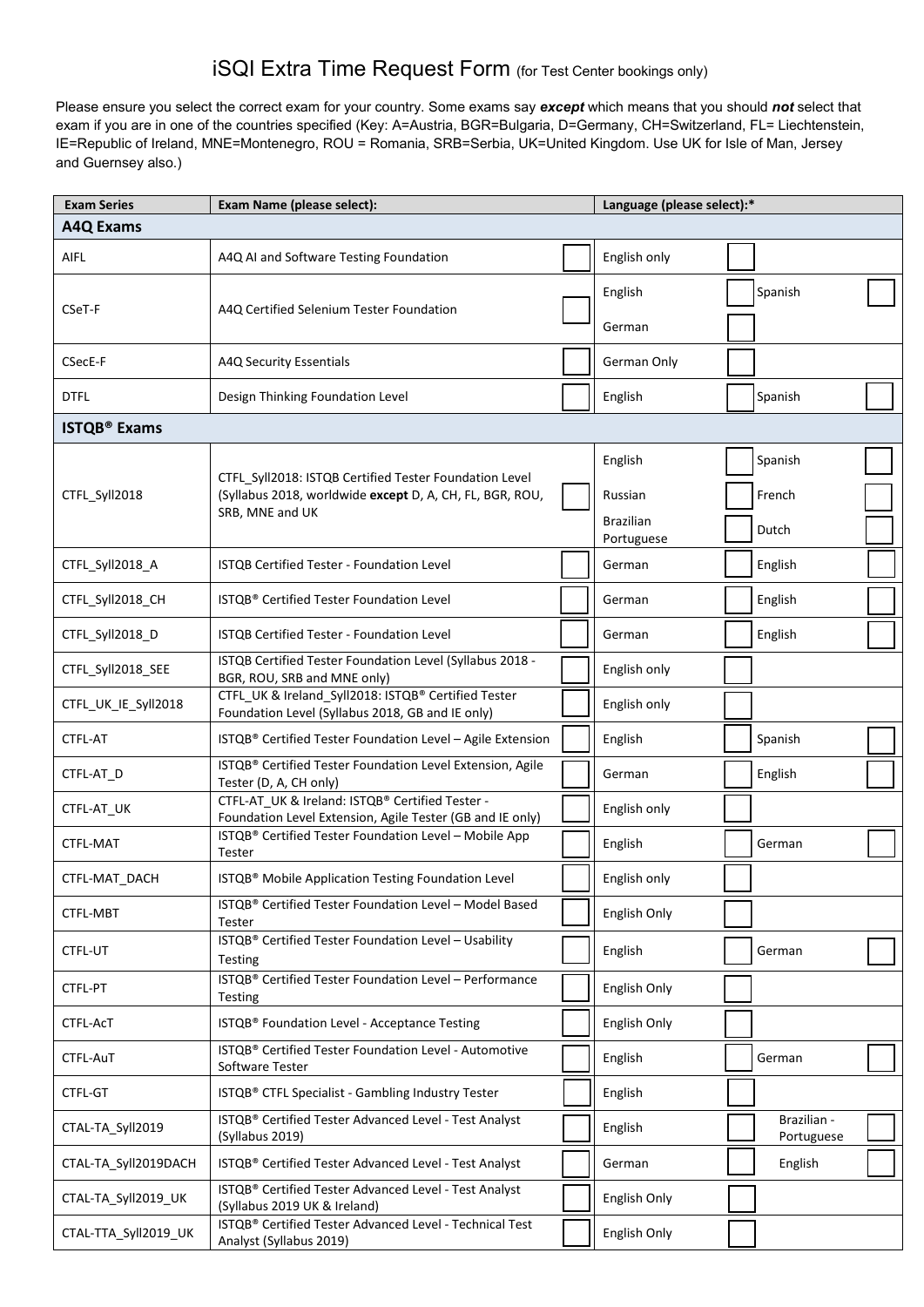## iSQI Extra Time Request Form

| CTAL-TTA_Syll2019              | ISTQB® Certified Tester Advanced Level - Technical Test<br>Analyst (Syllabus 2019)                    |  | English          |  | Spanish |  |  |
|--------------------------------|-------------------------------------------------------------------------------------------------------|--|------------------|--|---------|--|--|
| CTAL-TM_Syll2012               | ISTQB Certified Tester Advanced Level - Test Manager<br>(Syllabus 2012, worldwide except D, A, CH)    |  | English          |  | Spanish |  |  |
| CTAL-TM_Syll2012DACH           | ISTQB Certified Tester Advanced Level - Test Manager<br>(Syllabus 2012, D, A, CH only)                |  | French<br>German |  | English |  |  |
| CTAL-ST                        | ISTQB Certified Tester Advanced Level, Security Tester                                                |  | English Only     |  |         |  |  |
| CTAL-SEC                       | ISTQB® Certified Tester Advanced Level - Security Tester                                              |  | German           |  | Spanish |  |  |
| CTAL-SEC DACH                  | ISTQB Certified Tester Advanced Level, Security Tester                                                |  | English Only     |  |         |  |  |
| <b>CTAL-TAE</b>                | ISTQB® Certified Tester Advanced Level - Test Automation<br>Engineer                                  |  | English          |  | Spanish |  |  |
| CTAL-TAE D                     | ISTQB Certified Tester Advanced Level, Test Automation<br>Engineering                                 |  | German           |  | English |  |  |
| CTAL-ATT                       | ISTQB® Certified Tester Advanced Level - Agile Technical<br>Tester                                    |  | English Only     |  | German  |  |  |
| <b>IREB<sup>®</sup></b> Exams  |                                                                                                       |  |                  |  |         |  |  |
|                                | IREB® Certified Professional for Requirements Engineering<br>- Foundation Level                       |  | Spanish          |  |         |  |  |
| IREB_CPRE_FL                   |                                                                                                       |  | Chinese          |  |         |  |  |
| CPRE-FL_Syll_3.0               | IREB® Certified Professional for Requirements Engineering,<br><b>Foundation Level</b>                 |  | English          |  | German  |  |  |
|                                |                                                                                                       |  | Dutch            |  |         |  |  |
| <b>CPRE-ALE</b>                | IREB® Certified Professional for Requirements Engineering,<br><b>Advanced Level Elicitation</b>       |  | English          |  | German  |  |  |
| IREB CPREAL MAN                | IREB® Certified Professional for Requirements Engineering<br>- Advanced Level Requirements Management |  | German Only      |  |         |  |  |
| IREB_CPREFL_AP                 | IREB Certified Professional for Requirements Engineering<br>@Agile Primer                             |  | English          |  | German  |  |  |
| IREB_CPREAL_RA                 | IREB® Certified Professional for Requirements Engineering<br>- Advanced Level RE@Agile                |  | English          |  | German  |  |  |
| <b>ISAQB<sup>®</sup></b> Exams |                                                                                                       |  |                  |  |         |  |  |
| CPSA-FL                        | ISAQB® Certified Professional for Software Architecture,<br>Foundation Level                          |  | English          |  | German  |  |  |
| <b>ISPMA<sup>®</sup> Exams</b> |                                                                                                       |  |                  |  |         |  |  |
| CSPM-FL                        | ISPMA Certified Software Product Manager - Foundation<br>Level                                        |  | English Only     |  |         |  |  |
| ISPMACSPM_EL-PP                | ISPMA Certified Software Product Manager - Excellence<br>Level for Product Planning Exam              |  | English Only     |  |         |  |  |
| <b>TMMi<sup>®</sup> Exams</b>  |                                                                                                       |  |                  |  |         |  |  |
| TMMi-P                         | <b>TMMi Professional</b>                                                                              |  | English Only     |  | Spanish |  |  |
| <b>TMAP<sup>®</sup></b> Exams  |                                                                                                       |  |                  |  |         |  |  |
| <b>TMAP</b>                    | TMAP®: Quality for cross-functional teams                                                             |  | English Only     |  |         |  |  |
|                                |                                                                                                       |  |                  |  |         |  |  |